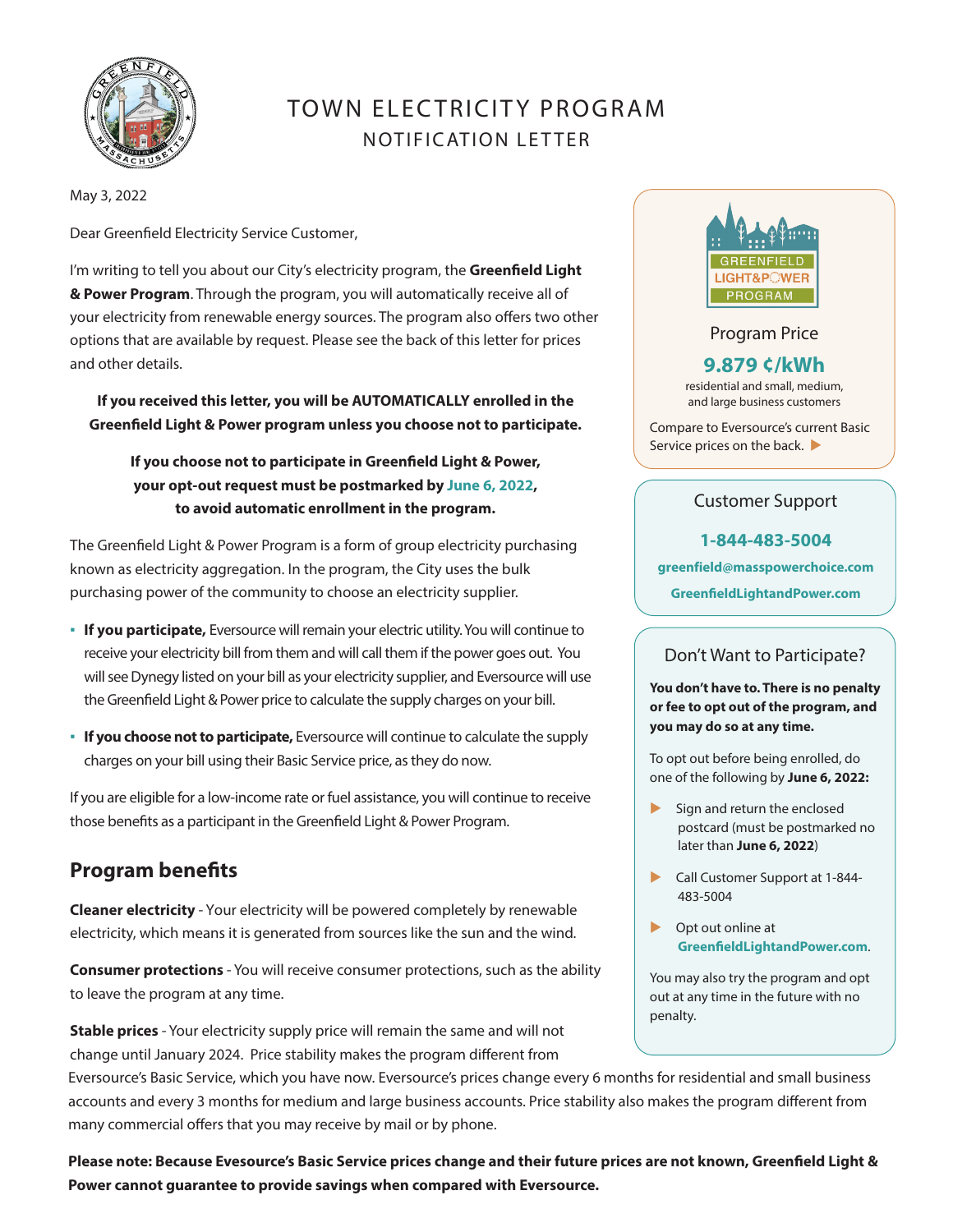## **Program options & pricing**

To choose either the Local Green option or the Budget option, please visit **GreenfieldLightAndPower.com** and click "Options & Pricing," or call customer support with Greenfield's program consultants at **1-844-483-5004**.

| If you do nothing, you will be automatically enrolled in <b>STANDARD:</b><br>9.879 ¢/kWh*<br>1.<br>residential, and small, medium,<br>100% renewable energy, primarily from wind projects outside of New England. Includes<br>& large business<br>5% from "premium" renewable energy projects in New England (MA Class I RECs), in<br>addition to the minimum 20% required by state law.<br>13.281 ¢/kWh*<br>2. If you want to receive 100% local renewable electricity, choose LOCAL GREEN:<br>residential, and small, medium,<br>100% renewable electricity, all from "premium" renewable energy projects in the New<br>& large business<br>England region (MA Class I RECs).<br>9.629 ¢/kWh*<br>3. If you do not want 100% renewable electricity, choose <b>BUDGET:</b><br>residential, and small, medium,<br>Meets Massachusetts minimum renewable energy requirements, which includes 20%<br>& large business<br>from "premium" renewable energy projects in the New England region (MA Class I RECs).<br>Enrollment - January 2024 meter read.<br>Rate term<br>Leave any time. No exit charge.<br><b>Exit terms</b> |
|---------------------------------------------------------------------------------------------------------------------------------------------------------------------------------------------------------------------------------------------------------------------------------------------------------------------------------------------------------------------------------------------------------------------------------------------------------------------------------------------------------------------------------------------------------------------------------------------------------------------------------------------------------------------------------------------------------------------------------------------------------------------------------------------------------------------------------------------------------------------------------------------------------------------------------------------------------------------------------------------------------------------------------------------------------------------------------------------------------------------------|
|                                                                                                                                                                                                                                                                                                                                                                                                                                                                                                                                                                                                                                                                                                                                                                                                                                                                                                                                                                                                                                                                                                                           |
|                                                                                                                                                                                                                                                                                                                                                                                                                                                                                                                                                                                                                                                                                                                                                                                                                                                                                                                                                                                                                                                                                                                           |
|                                                                                                                                                                                                                                                                                                                                                                                                                                                                                                                                                                                                                                                                                                                                                                                                                                                                                                                                                                                                                                                                                                                           |
|                                                                                                                                                                                                                                                                                                                                                                                                                                                                                                                                                                                                                                                                                                                                                                                                                                                                                                                                                                                                                                                                                                                           |

from "premium" renewable energy projects in the New England Region (MA Class I RECs).

**10.390 ¢/kWh** medium & large business

| Rate term         | January 1 - June 30, 2022, for residential and small business accounts. April 1 - June 30, 2022, for        |
|-------------------|-------------------------------------------------------------------------------------------------------------|
|                   | medium & large business accounts. Eversource's rates will next change on July 1, 2022, for residential,     |
|                   | small business accounts, and medium and large business accounts.                                            |
| <b>Exit terms</b> | Leave any time. No exit charge. However, large C&I (rates G-3, T-2, and WR) and street lighting customers c |

Leave any time. No exit charge. However, large C&I (rates G-3, T-2, and WR) and street lighting customers on the fixed-priced Basic Service option may receive a billing adjustment, which may be either a credit or a charge.

\* Program prices include a \$0.001/kWh administration fee. Program prices could increase as a result of a change in law that results in a direct, material increase in costs during the term of the electricity supply agreement.

## **Frequently asked questions**

**I have received this letter, and also I have recently signed a contract with an electricity supplier. What should I do?** You may have signed your contract after this mailing list was created. In that case, you must opt out if you wish to retain your current contract. If you do not opt out, your account will be enrolled in the program, which may trigger early termination fees from your electricity supplier.

**I have a tax-exempt account. How can I retain my account's tax-exempt status:** Taxes will be billed as part of the program's power supply charge. Customers are responsible for identifying and requesting an exemption from the collection of any tax by providing appropriate tax exemption documentation to Direct Energy. Visit **GreenfieldLightandPower.com** for information.

If you have any questions, please do not hesitate to contact customer support at **GreenfieldLightandPower.com** or **1-844-483- 5004**. Our consultants will be happy to help you.

Roxann Wedegartner Mayor